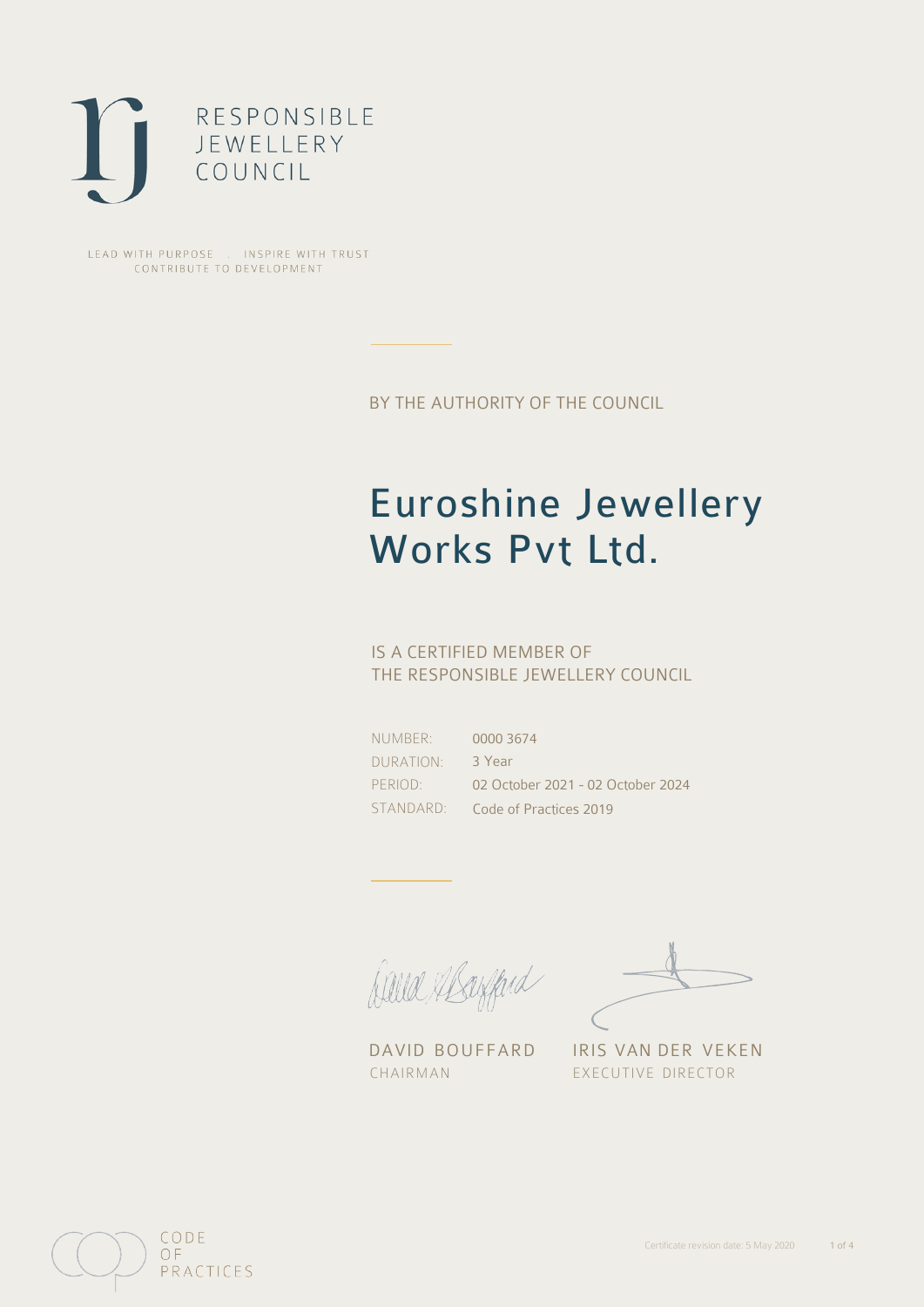

# **CERTIFICATION OVERVIEW**

| <b>MEMBERSHIP</b><br><b>FORUM</b>      | Jewellery and Watch Manufacturer and/or Wholesaler                                                                                                                                                                                                                                                                                                                                                                                   |  |  |
|----------------------------------------|--------------------------------------------------------------------------------------------------------------------------------------------------------------------------------------------------------------------------------------------------------------------------------------------------------------------------------------------------------------------------------------------------------------------------------------|--|--|
| <b>AUDIT</b><br><b>DATE</b>            | 28 July 2021                                                                                                                                                                                                                                                                                                                                                                                                                         |  |  |
| <b>AUDIT</b><br><b>TYPE</b>            | Re-certification                                                                                                                                                                                                                                                                                                                                                                                                                     |  |  |
| APPLICABLE<br>STANDARD                 | Code of Practices 2019                                                                                                                                                                                                                                                                                                                                                                                                               |  |  |
| <b>ACCREDITED</b><br><b>AUDIT FIRM</b> | <b>BSI</b> Group                                                                                                                                                                                                                                                                                                                                                                                                                     |  |  |
| APPLICABLE<br><b>PROVISIONS</b>        | 1. General requirements: 1-4, except 3.2<br>2. Responsible supply chains, human rights and due<br>diligence: 5-14, except 7.3, 8, 9, 11.3, 13.2-4, 14.3<br>3. Labour rights and working conditions: 15-22, except 19.3,<br>21.3<br>4. Health, Safety and Environment: 23-27, except 23.10, 27.4<br>5. Gold, Silver, PGM, diamond and coloured gemstone<br>products: 28-30, except 28.2j, 30<br>6. Responsible mining: Not applicable |  |  |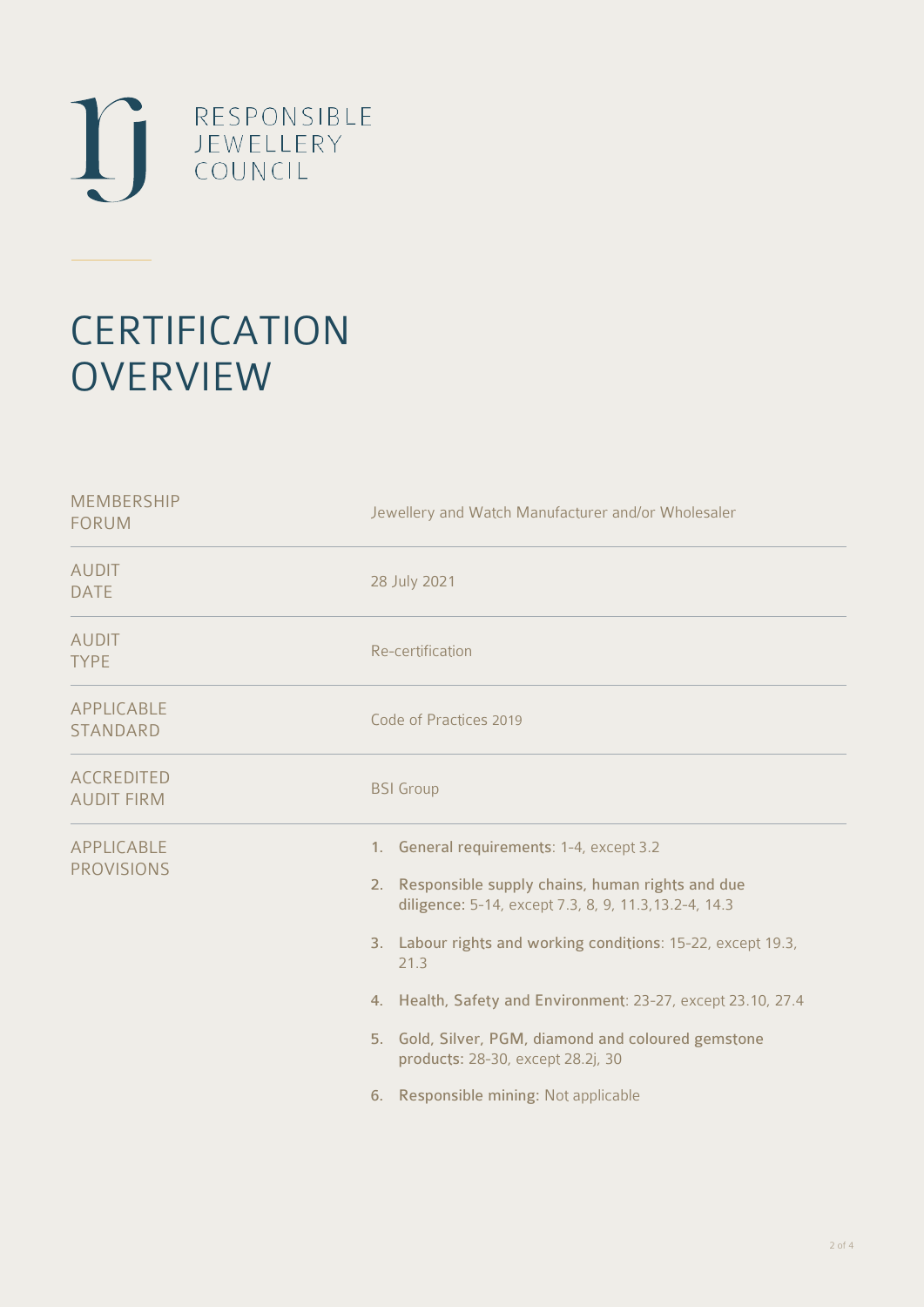| <b>PROVENANCE</b><br><b>CLAIMS</b>         | To the Best of our knowledge and/or written assurance from our<br>suppliers, Euroshine Jewellery Works Pvt. Ltd., states that diamonds<br>have not originated from the MBADA and Marange resources of<br>Zimbabwe. The diamonds herein invoiced are not sourced from<br>artisanal mines. |                                                                                                                                                                                                                                                                     |  |
|--------------------------------------------|------------------------------------------------------------------------------------------------------------------------------------------------------------------------------------------------------------------------------------------------------------------------------------------|---------------------------------------------------------------------------------------------------------------------------------------------------------------------------------------------------------------------------------------------------------------------|--|
| <b>AUDITOR STATEMENT OF</b><br>CONFORMANCE | Based on the scope and findings of the certification audit, the member<br>has demonstrated a conformance level consistent with a:                                                                                                                                                        |                                                                                                                                                                                                                                                                     |  |
|                                            |                                                                                                                                                                                                                                                                                          | 3 Year Certification                                                                                                                                                                                                                                                |  |
| <b>NEXT AUDIT TYPE</b>                     | MID-TERM REVIEW (within 12-24 months):                                                                                                                                                                                                                                                   |                                                                                                                                                                                                                                                                     |  |
|                                            |                                                                                                                                                                                                                                                                                          | A. Mid-term review NOT required due to:                                                                                                                                                                                                                             |  |
|                                            |                                                                                                                                                                                                                                                                                          | No anticipated changes to the certification scope during the<br>certification period                                                                                                                                                                                |  |
|                                            |                                                                                                                                                                                                                                                                                          | 3 or less minor non-conformances with critical provisions or in<br>general identified by the audit (not covered by parallel audits<br>for schemes identified as equivalent to RJC's) for an individual<br>member in the mining sector or a non-mining sector member |  |
|                                            |                                                                                                                                                                                                                                                                                          | <25 full time equivalent personnel                                                                                                                                                                                                                                  |  |
|                                            |                                                                                                                                                                                                                                                                                          | Low risk of non-conformances due to management controls                                                                                                                                                                                                             |  |
|                                            |                                                                                                                                                                                                                                                                                          | Existence of parallel audits for schemes recognised by RJC                                                                                                                                                                                                          |  |
|                                            |                                                                                                                                                                                                                                                                                          | Strong internal controls ensuring effective review and closure<br>of corrective actions for non-conformances                                                                                                                                                        |  |
|                                            |                                                                                                                                                                                                                                                                                          |                                                                                                                                                                                                                                                                     |  |
|                                            |                                                                                                                                                                                                                                                                                          | B. Mid-term review (desktop only) required due to:                                                                                                                                                                                                                  |  |
|                                            |                                                                                                                                                                                                                                                                                          | No impact on conformance levels from any changes to the<br>certification scope                                                                                                                                                                                      |  |
|                                            |                                                                                                                                                                                                                                                                                          | 5 or less minor non-conformances with critical provisions or in<br>general identified by the audit (not covered by parallel audits<br>for schemes identified as equivalent to RJC's) for an individual<br>member in the mining sector or a non-mining sector member |  |
|                                            |                                                                                                                                                                                                                                                                                          | Possibility of remote verification of actions                                                                                                                                                                                                                       |  |
|                                            |                                                                                                                                                                                                                                                                                          | No risk to critical provisions                                                                                                                                                                                                                                      |  |